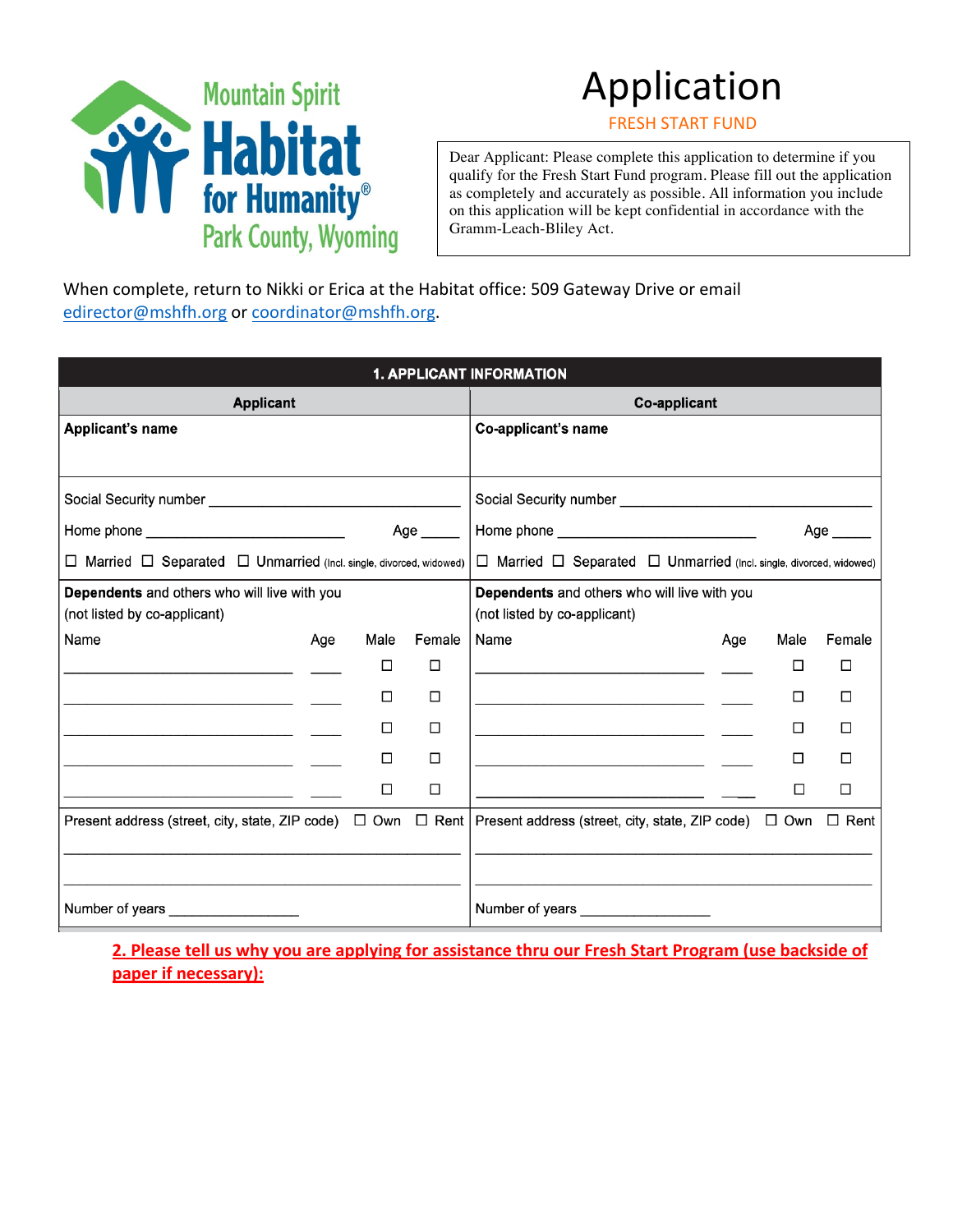| <b>3. EMPLOYMENT INFORMATION</b>     |                                |                                             |                          |  |  |
|--------------------------------------|--------------------------------|---------------------------------------------|--------------------------|--|--|
| Applicant                            |                                | Co-applicant                                |                          |  |  |
| Name and address of CURRENT employer | Years on this job              | Name and address of <b>CURRENT</b> employer | Years on this job        |  |  |
|                                      | Monthly (gross)<br>wages<br>\$ |                                             | Monthly (gross)<br>wages |  |  |
| Type of business                     | <b>Business phone</b>          | Type of business                            | <b>Business phone</b>    |  |  |

| <b>4. MONTHLY INCOME</b> |                  |              |                     |              |  |
|--------------------------|------------------|--------------|---------------------|--------------|--|
| Income source            | <b>Applicant</b> | Co-applicant | Others in household | <b>Total</b> |  |
| Wages                    | \$               | \$           | \$                  | \$           |  |
| <b>TANF</b>              | \$               | \$           | \$                  | \$           |  |
| Alimony                  | \$               | \$           | \$                  | \$           |  |
| Child support            | \$               | \$           | \$                  | \$           |  |
| Social Security          | \$               | \$           | \$                  | \$           |  |
| SSI                      | \$               | \$           | \$                  | \$           |  |
| Disability               | \$               | \$           | \$                  | \$           |  |
| Section 8 housing        | \$               | \$           | \$                  | \$           |  |
|                          | \$               | \$           | \$                  | \$           |  |
|                          | \$               | \$           | \$                  | \$           |  |
|                          | \$               | S            | \$                  | \$           |  |
| <b>Total</b>             | \$               | \$           | \$                  |              |  |

|                                                       |                | 5. ASSETS   |            |                       |                           |
|-------------------------------------------------------|----------------|-------------|------------|-----------------------|---------------------------|
| Name of bank, savings and<br>loan, credit union, etc. | <b>Address</b> | City, state | <b>ZIP</b> | <b>Account number</b> | <b>Current</b><br>balance |
|                                                       |                |             |            |                       |                           |
|                                                       |                |             |            |                       |                           |
|                                                       |                |             |            |                       |                           |
|                                                       |                |             |            |                       |                           |
|                                                       |                |             |            |                       |                           |
|                                                       |                |             |            |                       |                           |
|                                                       |                |             |            |                       |                           |
|                                                       |                |             |            |                       |                           |
|                                                       |                |             |            |                       |                           |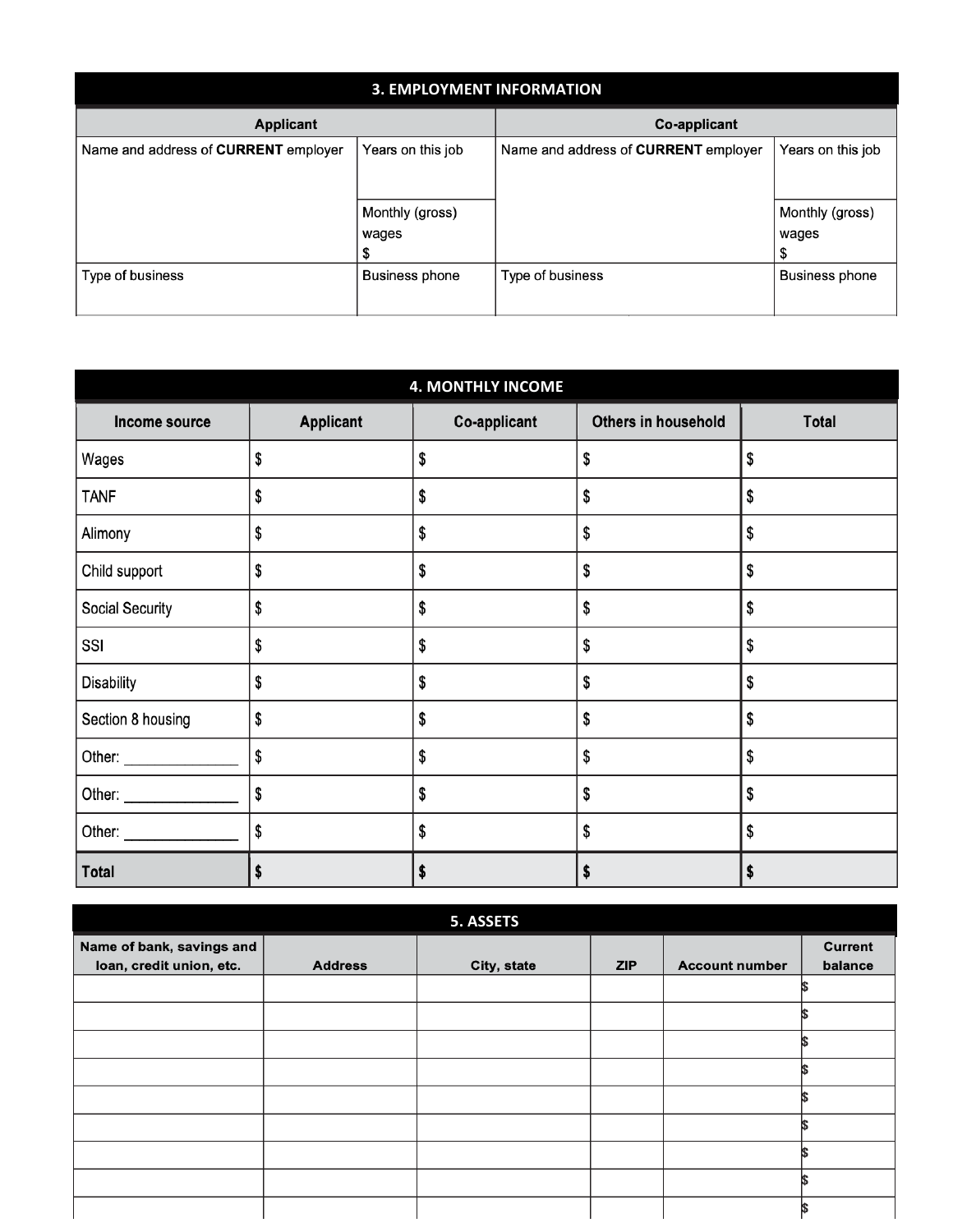#### **6. DEBT**

## TO WHOM DO YOU AND THE CO-APPLICANT(S) OWE MONEY?

|                                                     |                           | <b>APPLICANT</b>         | <b>CO-APPLICANT</b>          |                           |                          |                              |
|-----------------------------------------------------|---------------------------|--------------------------|------------------------------|---------------------------|--------------------------|------------------------------|
| <b>Account</b>                                      | <b>Monthly</b><br>payment | <b>Unpaid</b><br>balance | <b>Months</b><br>left to pay | <b>Monthly</b><br>payment | <b>Unpaid</b><br>balance | <b>Months</b><br>left to pay |
| Other motor vehicle                                 | \$                        | \$                       |                              | \$                        | \$                       |                              |
| Boat                                                | \$                        | \$                       |                              | \$                        | \$                       |                              |
| Furniture, appliance, TVs<br>(includes rent-to-own) | \$                        | \$                       |                              | \$                        | \$                       |                              |
| Alimony                                             | \$                        | \$                       |                              | \$                        | \$                       |                              |
| Child support                                       | \$                        | \$                       |                              | \$                        | \$                       |                              |
| Credit card                                         | \$                        | \$                       |                              | \$                        | \$                       |                              |
| Credit card                                         | \$                        | \$                       |                              | \$                        | \$                       |                              |
| Credit card                                         | \$                        | \$                       |                              | \$                        | \$                       |                              |
| <b>Total medical</b>                                | \$                        | \$                       |                              | \$                        | \$                       |                              |
| Other                                               | \$                        | \$                       |                              | \$                        | \$                       |                              |
| Other                                               | \$                        | \$                       |                              | \$                        | \$                       |                              |
| <b>Total</b>                                        | \$                        | \$                       |                              | \$                        | \$                       |                              |

| 7. MONTHLY EXPENSES      |                  |                     |              |  |  |
|--------------------------|------------------|---------------------|--------------|--|--|
| <b>Account</b>           | <b>Applicant</b> | <b>Co-applicant</b> | <b>Total</b> |  |  |
| Rent                     | \$               | \$                  | \$           |  |  |
| <b>Utilities</b>         | \$               | \$                  | \$           |  |  |
| Insurance                | \$               | \$                  | \$           |  |  |
| Child care               | \$               | \$                  | \$           |  |  |
| Internet service         | \$               | \$                  | \$           |  |  |
| Cell phone               | \$               | \$                  | \$           |  |  |
| Land line                | \$               | \$                  | \$           |  |  |
| <b>Business expenses</b> | \$               | \$                  | \$           |  |  |
| Union dues               | \$               | \$                  | \$           |  |  |
| Other                    | \$               | \$                  | \$           |  |  |
| Other                    | \$               | \$                  | \$           |  |  |
| Other                    | \$               | \$                  | \$           |  |  |
| <b>Total</b>             | \$               | \$                  | \$           |  |  |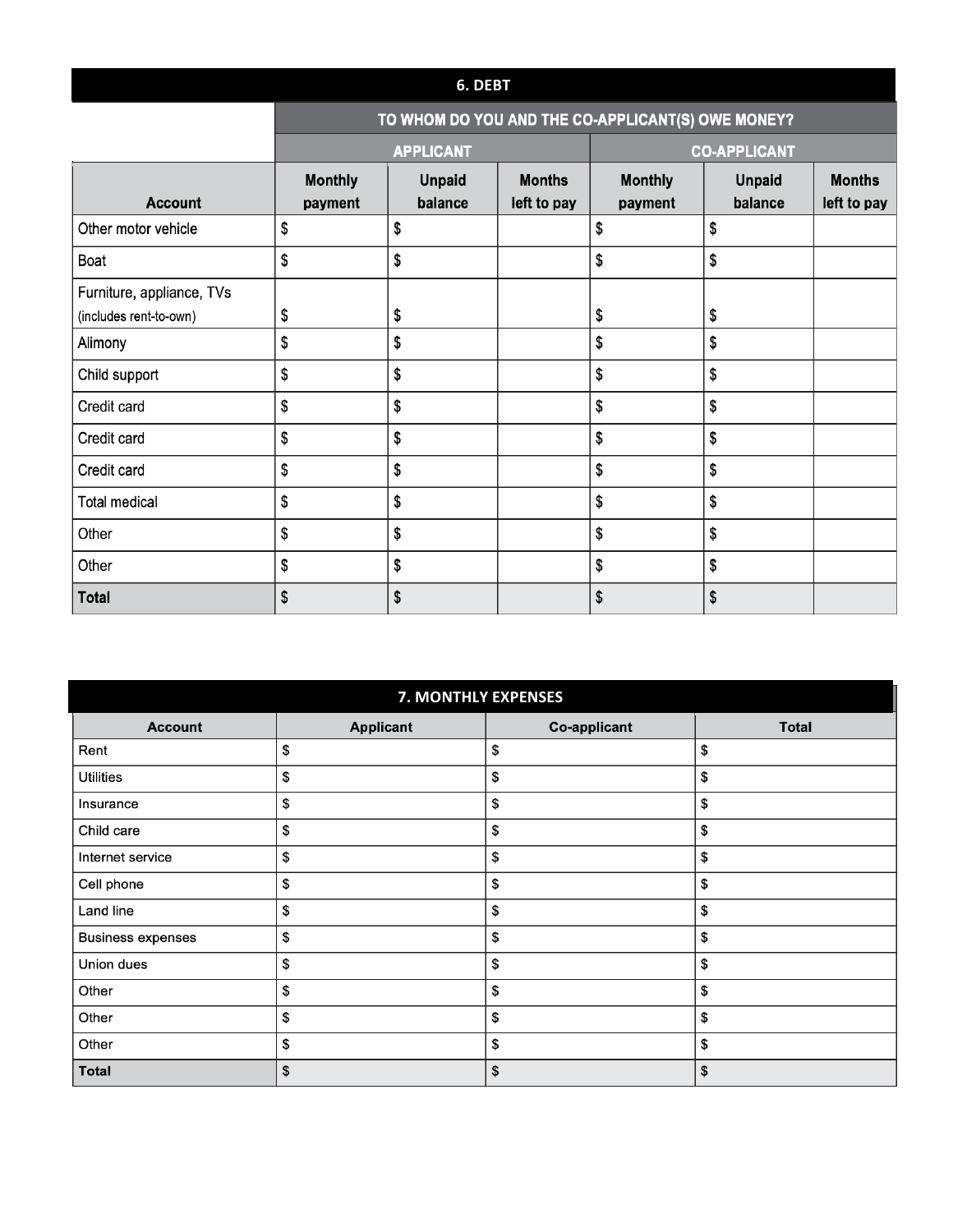#### **8. DECLARATIONS**

| Please check the box beside the word that best answers the following questions for you and the co-applicant |                                                                                                                                                     |               |                  |               |              |  |
|-------------------------------------------------------------------------------------------------------------|-----------------------------------------------------------------------------------------------------------------------------------------------------|---------------|------------------|---------------|--------------|--|
|                                                                                                             |                                                                                                                                                     |               | <b>Applicant</b> |               | Co-applicant |  |
|                                                                                                             | a. Do you have any outstanding judgments because of a court decision against you?                                                                   | Yes<br>$\Box$ | $\Box$ No        | $\Box$<br>Yes | $\Box$ No    |  |
|                                                                                                             | b. Have you been declared bankrupt within the past seven years?                                                                                     | Yes<br>П      | П.<br>No.        | П.<br>Yes     | $\Box$ No    |  |
|                                                                                                             | c. Have you had property foreclosed on or deed in lieu of foreclosure in the past seven years?                                                      | $\Box$ Yes    | No.<br>$\Box$    | Yes<br>$\Box$ | $\Box$ No    |  |
|                                                                                                             | d. Are you currently involved in a lawsuit?                                                                                                         | $\Box$ Yes    | $\Box$ No        | $\Box$<br>Yes | $\Box$ No    |  |
| е.                                                                                                          | Have you directly or indirectly been obligated on any loan which resulted in foreclosure,<br>transfer of title in lieu of foreclosure, or judgment? | Yes<br>□      | $\Box$ No        | $\Box$<br>Yes | $\Box$ No    |  |
| f.                                                                                                          | Are you currently delinguent or in default on any federal debt or any other loan, mortgage<br>financial obligation or loan guarantee?               | $\Box$ Yes    | $\Box$ No        | n.<br>Yes     | $\Box$ No    |  |
| g.                                                                                                          | Are you paying alimony or child support or separate maintenance?                                                                                    | П<br>Yes      | $\Box$ No        | $\Box$<br>Yes | $\Box$ No    |  |
|                                                                                                             | h. Are you a co-signer or endorser on any loan?                                                                                                     | Yes<br>□      | $\Box$ No        | Yes<br>$\Box$ | $\Box$ No    |  |
|                                                                                                             | Are you a U.S. citizen or permanent resident?                                                                                                       | п<br>Yes      | $\Box$ No        | Yes<br>□      | $\Box$ No    |  |

\*\*\*If you answered yes to any questions above, please explain below:

#### **9. AUTHORIZATION & RELEASE**

I understand that by filing this application, I am authorizing Habitat for Humanity to evaluate my actual need for the Fresh Start Program. I have answered all the questions on this application truthfully. I understand that if I have not answered the questions truthfully, my application may be denied. The original or a copy of this application will be retained by Habitat for Humanity even if the application is not approved.

I also understand that Habitat for Humanity screens all applicants on the sex offender registry. By completing this application, I am submitting myself to such an inquiry.

Applicant signature: Co-applicant signature:

Date:\_\_\_\_\_\_\_\_\_\_\_\_\_\_\_\_\_\_\_\_\_\_\_\_\_ Date:\_\_\_\_\_\_\_\_\_\_\_\_\_\_\_\_\_\_\_\_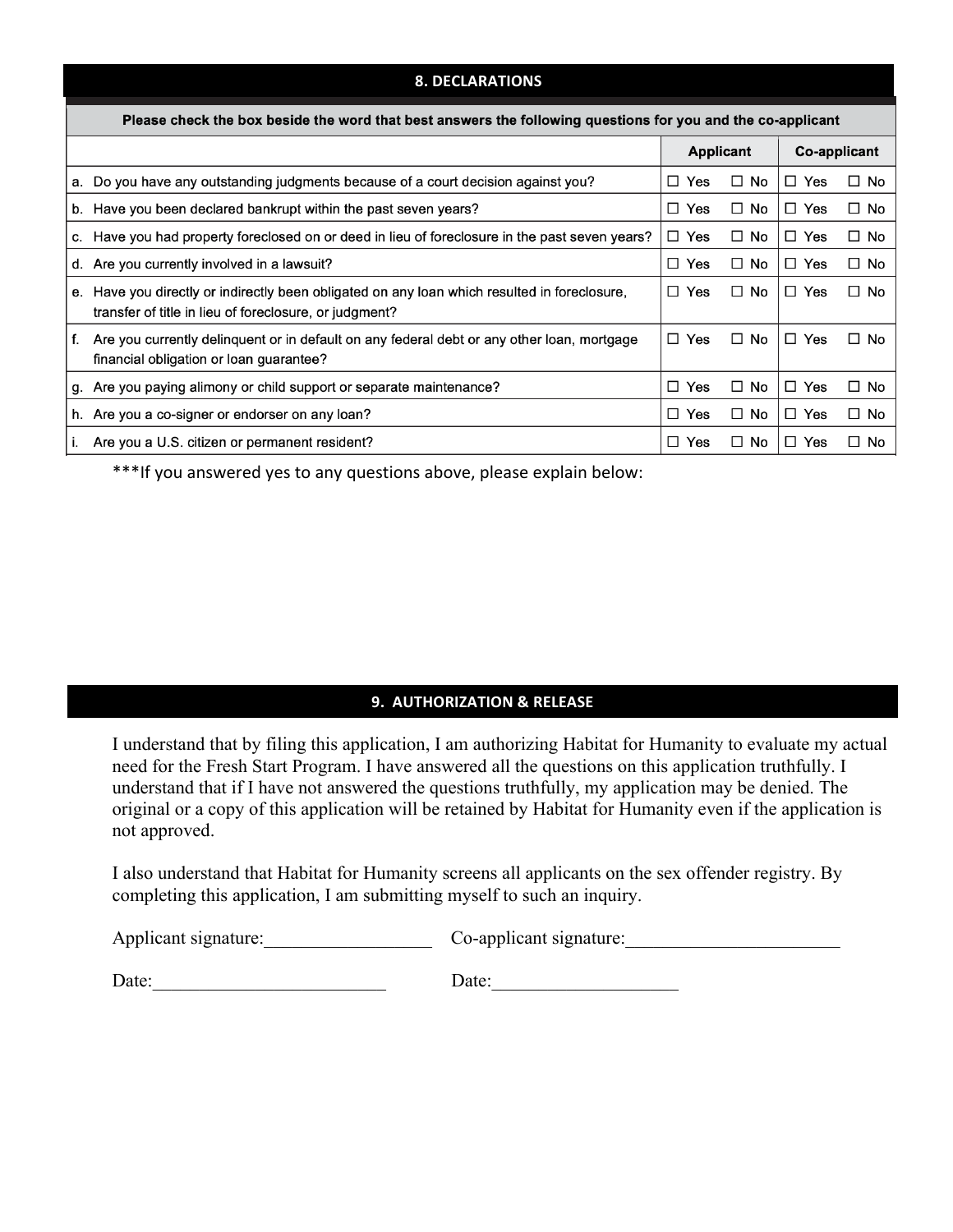Please let us know what items you are in need of in order of importance. Thank you!